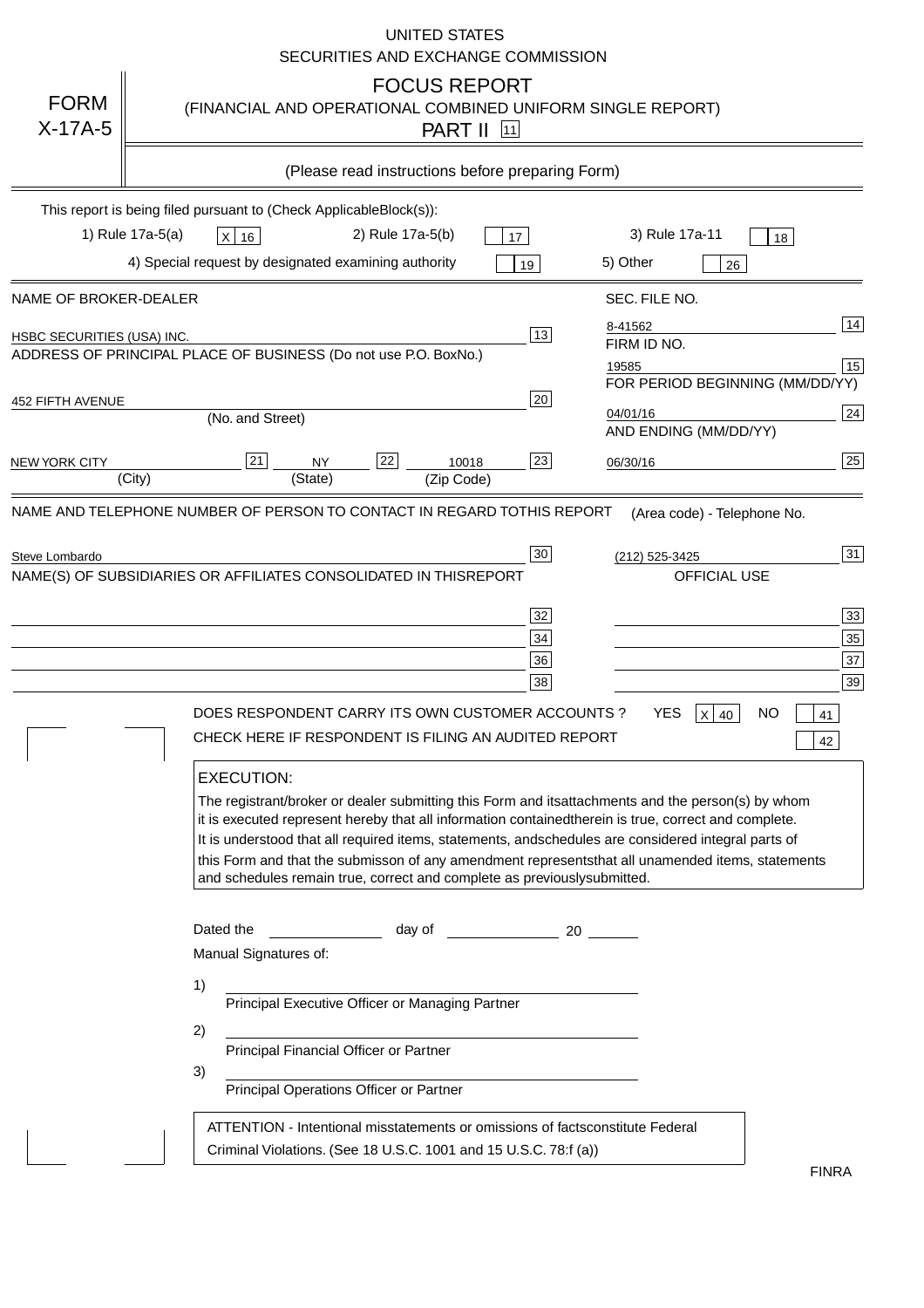#### BROKER OR DEALER

HSBC SECURITIES (USA) INC.

06/30/16

as of

# STATEMENT OF SEGREGATION REQUIREMENTS AND FUNDS IN SEGREGATION FOR CUSTOMERS TRADING ON U.S. COMMODITY EXCHANGES

| SEGREGATION REQUIREMENTS (Section 4d(2) of the CEAct)                                          |      |                    |      |
|------------------------------------------------------------------------------------------------|------|--------------------|------|
| 1. Net ledger balance                                                                          |      |                    |      |
| A. Cash                                                                                        | \$   | 399,980,553 7010   |      |
| B. Securities (at market)                                                                      |      | 738,786,203 7020   |      |
| 2. Net unrealized profit (loss) in open futures contracts<br>traded on a contract market       |      | 428,937 7030       |      |
| 3. Exchange traded options                                                                     |      |                    |      |
| A. Add market value of open option contracts purchased on a<br>contract market                 |      | 87,455,430 7032    |      |
| B. Deduct market value of open option contracts granted (sold)<br>on a contract market         |      | 7,701,062) 7033    |      |
| 4. Net equity (deficit) (add lines 1, 2, and 3)                                                |      | 1,218,950,061 7040 |      |
| 5. Accounts liquidating to a deficit and accounts with debit<br>balances                       |      |                    |      |
| - gross amount<br>18,369,968                                                                   | 7045 |                    |      |
| 18,369,954) 7047<br>Less: amount offset by customer owned securities                           |      |                    | 7050 |
| 6. Amount required to be segregated (add lines 4 and 5)                                        | S    | 1,218,950,075 7060 |      |
|                                                                                                |      |                    |      |
| FUNDS IN SEGREGATED ACCOUNTS                                                                   |      |                    |      |
| 7. Deposited in segregated funds bank accounts                                                 |      |                    |      |
| A. Cash                                                                                        |      | 236,010,107        | 7070 |
| B. Securities representing investments of customers' funds<br>(at market)                      |      | 0                  | 7080 |
| C. Securities held for particular customers or option customers<br>in lieu of cash (at market) |      | 268,791,571        | 7090 |
| 8. Margins on deposit with derivatives clearing organizations<br>of contract markets           |      |                    |      |
| A. Cash                                                                                        | \$   | 225,235,821        | 7100 |
| B. Securities representing investments of customers' funds<br>(at market)                      |      | 1                  | 7110 |
| C. Securities held for particular customers or option customers<br>in lieu of cash (at market) |      | 469,994,632        | 7120 |
| 9. Net settlement from (to) derivatives clearing organizations<br>of contract markets          |      | 38,969,909 7130    |      |
| 10. Exchange traded options                                                                    |      |                    |      |
| A. Value of open long option contracts                                                         |      | 87,455,430 7132    |      |
| B. Value of open short option contracts                                                        |      | 7,701,062 7133     |      |
| 11. Net equities with other FCMs                                                               |      |                    |      |
| A. Net liquidating equity                                                                      |      | 6,409,999 7140     |      |
| B. Securities representing investments of customers' funds<br>(at market)                      |      |                    | 7160 |
| C. Securities held for particular customers or option customers<br>in lieu of cash (at market) |      |                    | 7170 |
| 12. Segregated funds on hand (describe:                                                        |      | $0$ 7150           |      |
| 13. Total amount in segregation (add lines 7 through 12)                                       |      | 1,325,166,408 7180 |      |
| 14. Excess (deficiency) funds in segregation (subtract line 6 from line 13)                    | \$   | 106,216,333 7190   |      |
| 15. Management Target Amount for Excess funds in segregation                                   | \$   | 70,000,000 7194    |      |
| 16. Excess (deficiency) funds in segregation over (under) Management Target Amount Excess      | \$   | 36,216,333 7198    |      |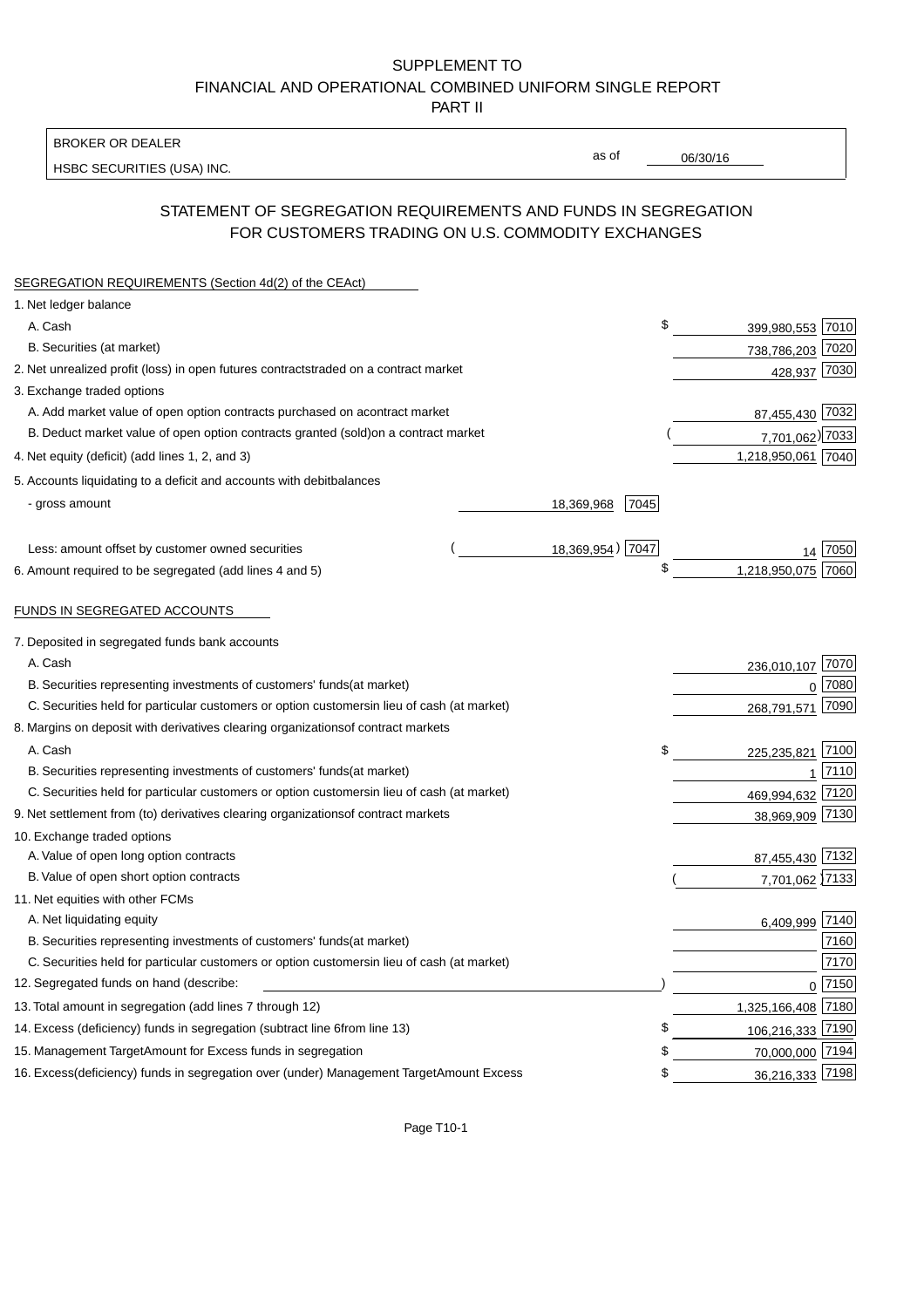PART II

|                                                                                      | .                                      |                                                                |                  |
|--------------------------------------------------------------------------------------|----------------------------------------|----------------------------------------------------------------|------------------|
| <b>BROKER OR DEALER</b>                                                              |                                        |                                                                |                  |
| HSBC SECURITIES (USA) INC.                                                           |                                        | as of<br>06/30/16                                              |                  |
|                                                                                      | FOR CUSTOMERS' DEALER OPTIONS ACCOUNTS | STATEMENT OF SEGREGATION REQUIREMENTS AND FUNDS IN SEGREGATION |                  |
| 1. Amount required to be segregated in accordance<br>with Commission regulation 32.6 |                                        | \$                                                             | 7200<br>0        |
| 2. Funds in segregated accounts                                                      |                                        |                                                                |                  |
| A. Cash                                                                              | \$                                     | 7210<br>0                                                      |                  |
| B. Securities (at market)<br>C. Total                                                |                                        | 7220 <br>$\Omega$                                              | 7230<br>$\Omega$ |
| 3. Excess (deficiency) funds in segregation                                          |                                        |                                                                |                  |
| (subtract line 2.C from line 1)                                                      |                                        |                                                                | 0 7240           |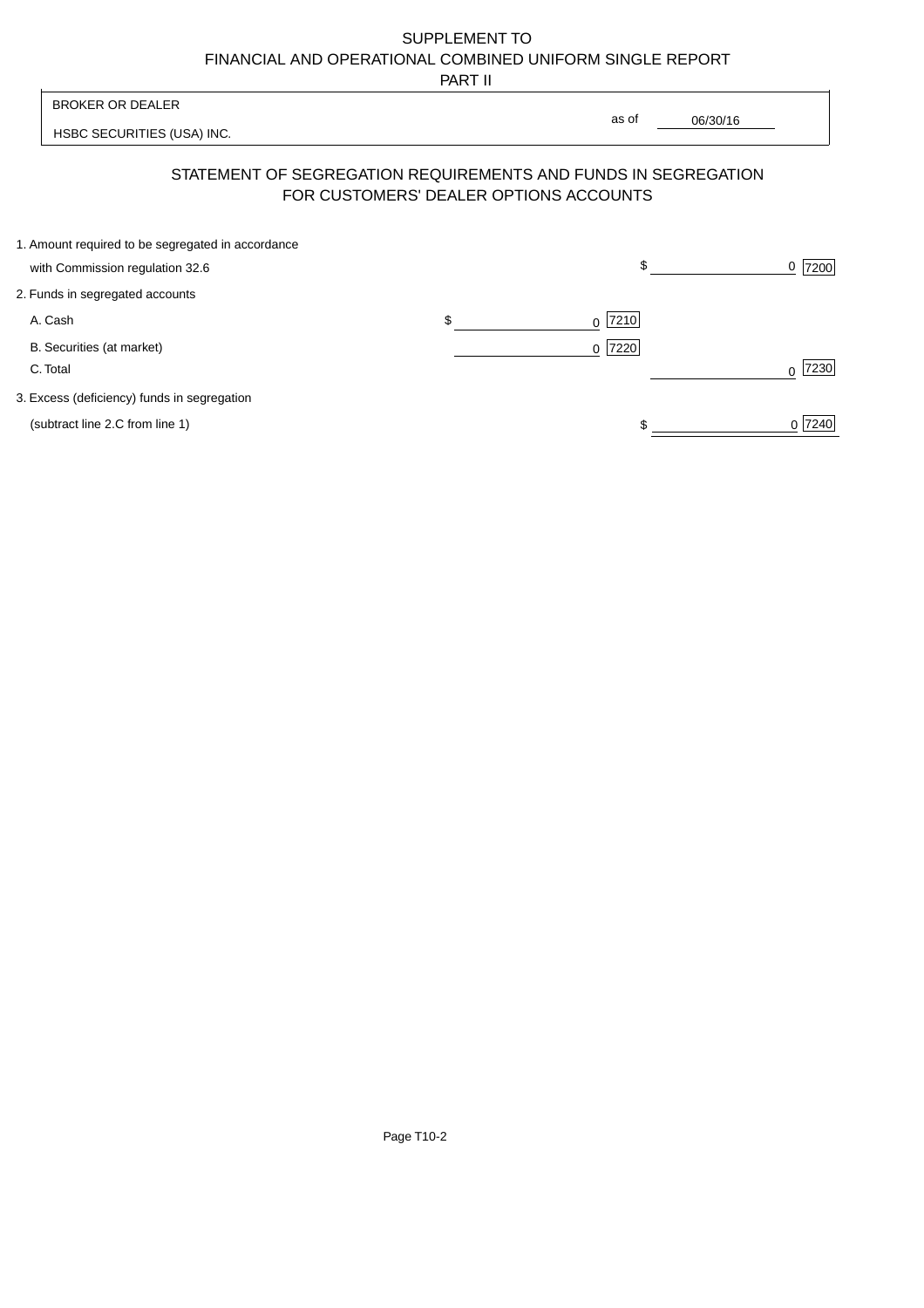PART II

HSBC SECURITIES (USA) INC. The state of the second second second second second second second second second second second second second second second second second second second second second second second second second sec BROKER OR DEALER

as of

### STATEMENT OF SECURED AMOUNTS AND FUNDS HELD IN SEPARATE ACCOUNTS PURSUANT TO COMMISSION REGULATION 30.7

#### FOREIGN FUTURES AND FOREIGN OPTIONS SECURED AMOUNTS

| Amount required to be set aside pursuant to law, rule or<br>regulation of a foreign government<br>or a rule of a self-regulatory organization authorized<br>thereunder                       |                                   | \$<br>0                         | 7305          |
|----------------------------------------------------------------------------------------------------------------------------------------------------------------------------------------------|-----------------------------------|---------------------------------|---------------|
| 1. Net ledger balance - Foreign Futures and Foreign Option Trading - All Customers<br>A. Cash<br><b>B.</b> Securities<br>(at market)                                                         |                                   | \$<br>18,700,712<br>145,844,366 | 7315<br> 7317 |
| 2. Net unrealized profit (loss) in open futures contracts traded on a foreign                                                                                                                | board of trade                    | 2,340,360                       | 7325          |
| 3. Exchange traded options<br>A. Market value of open option contracts purchased on a foreign board of trade<br>B. Market value of open contracts granted (sold) on a foreign board of trade |                                   | 0<br>U                          | 7335<br>7337  |
| 4. Net equity (deficit) (add lines 1.2. and 3.)                                                                                                                                              |                                   | \$<br>166,885,438               | 7345          |
| 5. Accounts liquidating to a deficit and accounts with<br>debit balances - gross<br>amount                                                                                                   | 7351<br>33,743,261                |                                 |               |
| Less: amount offset by customer owned securities                                                                                                                                             | 33,739,646) 7352                  | 3,615                           | 7354          |
| 6. Amount required to be set aside as the secured amount - Net Liquidating                                                                                                                   | Equity Method (add lines 4 and 5) | \$<br>166,889,053               | 7355          |
| 7. Greater of amount required to be set aside pursuant to foreign jurisdiction (above) or                                                                                                    | line 6.                           | \$<br>166,889,053               | 7360          |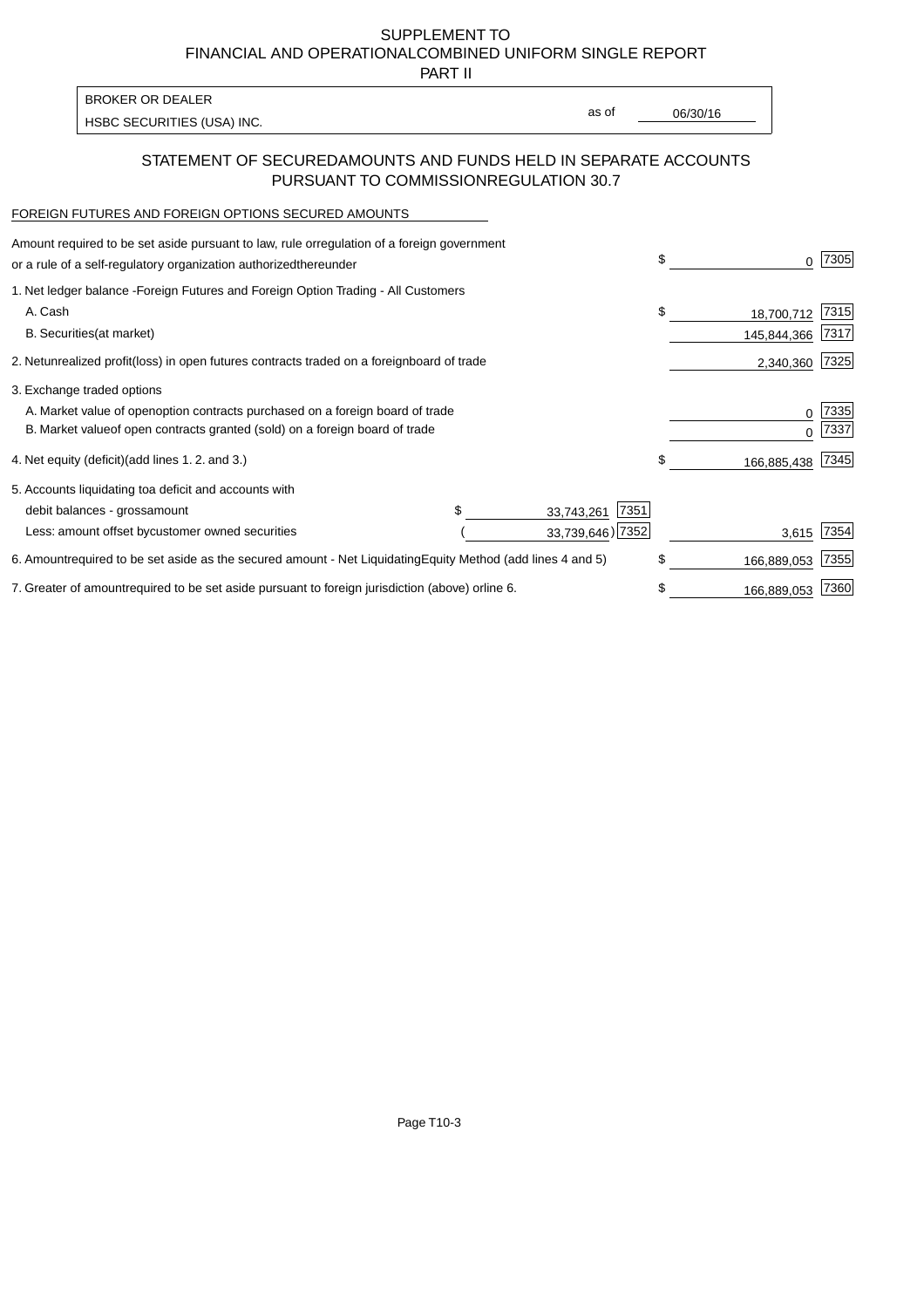PART II

| <b>BROKER OR DEALER</b>                                                                           |                 |                 |                  |
|---------------------------------------------------------------------------------------------------|-----------------|-----------------|------------------|
| HSBC SECURITIES (USA) INC.                                                                        | as of           | 06/30/16        |                  |
| STATEMENT OF SECURED AMOUNTS AND FUNDS HELD IN SEPARATE<br>PURSUANT TO COMMISSION REGULATION 30.7 |                 | <b>ACCOUNTS</b> |                  |
| FUNDS DEPOSITED IN SEPARATE REGULATION 30.7 ACCOUNTS                                              |                 |                 |                  |
| 1. Cash in banks                                                                                  |                 |                 |                  |
| \$<br>A. Banks located in the United States                                                       | 11,910,607 7500 |                 |                  |
| B. Other banks qualified under Regulation 30.7                                                    |                 |                 |                  |
| 7510<br>Name(s):<br><b>HARRIS TRUST</b>                                                           | $0$  7520  \$   |                 | 11,910,607 7530  |
| 2. Securities                                                                                     |                 |                 |                  |
| \$<br>A. In safekeeping with banks located in the United States                                   | 90,104,560 7540 |                 |                  |
| B. In safekeeping with other banks qualified under Regulation<br>30.7                             |                 |                 |                  |
| 7550<br>Name(s):<br><b>HARRIS TRUST</b>                                                           | $0$ 7560        |                 | 90,104,560 7570  |
| 3. Equities with registered futures commission merchants                                          |                 |                 |                  |
| \$<br>A. Cash                                                                                     | $0$ 7580        |                 |                  |
| <b>B.</b> Securities                                                                              | 0 7590          |                 |                  |
| C. Unrealized gain (loss) on open futures contracts                                               | $0$ 7600        |                 |                  |
| D. Value of long option contracts                                                                 | $0^{7610}$      |                 |                  |
| E. Value of short option contracts                                                                | $0$ ) 7615      |                 | 0 7620           |
| 4. Amounts held by clearing organizations of foreign boards of<br>trade                           |                 |                 |                  |
| Name(s):<br>7630                                                                                  |                 |                 |                  |
| \$<br>A. Cash                                                                                     | 7640            |                 |                  |
| <b>B.</b> Securities                                                                              | 7650            |                 |                  |
| C. Amount due to (from) clearing organizations - daily<br>variation                               | 7660            |                 |                  |
| D. Value of long option contracts                                                                 | 7670            |                 |                  |
| E. Value of short option contracts                                                                | )7675           |                 | 7680             |
| 5. Amounts held by members of foreign boards of trade<br>Name(s):<br>7690                         |                 |                 |                  |
| \$<br>A. Cash                                                                                     | 53,380,900 7700 |                 |                  |
| <b>B.</b> Securities                                                                              | 55,739,806 7710 |                 |                  |
| C. Unrealized gain (loss) on open futures contracts                                               | 2,340,360 7720  |                 |                  |
| D. Value of long option contracts                                                                 | $0$ 7730        |                 |                  |
| E. Value of short option contracts                                                                | $_0$ ) 7735     |                 | 111,461,066 7740 |
| 6. Amounts with other depositories designated by a foreign<br>board of trade<br>7750<br>Name(s):  |                 |                 | 0 7760           |
| 7. Segregated funds on hand (describe:                                                            |                 |                 | $0$ 7765         |
| 8. Total funds in separate section 30.7 accounts                                                  |                 | \$              | 213,476,233 7770 |
| 9. Excess (deficiency) set Aside Funds for Secured Amount (subtract Line 7 Secured                |                 |                 |                  |
| Statement page T10-3 from Line 8)                                                                 |                 | \$              | 46,587,180 7380  |
| 10. Management Target Amount for Excess funds in separate section 30.7 accounts                   |                 | \$              | 25,000,000 7780  |
| 11. Excess (deficiency) funds in separate 30.7 accounts over (under) Management Target            |                 | \$              | 21,587,180 7785  |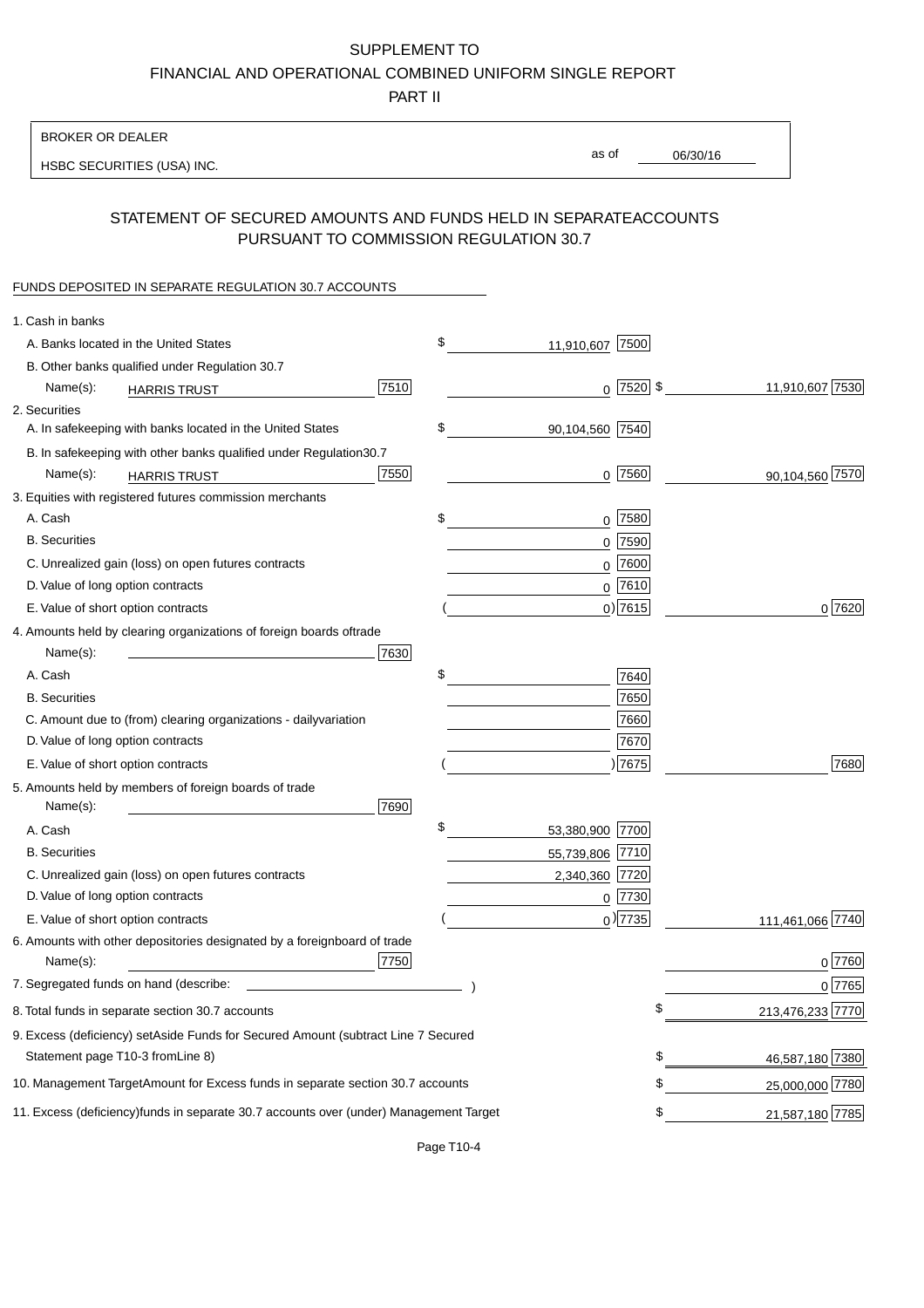PART II

HSBC SECURITIES (USA) INC. The contract of the contract of the contract of the contract of the contract of the contract of the contract of the contract of the contract of the contract of the contract of the contract of the BROKER OR DEALER

as of

#### STATEMENT OF CLEARED SWAPS CUSTOMER SEGREGATION REQUIREMENTS AND FUNDS IN CLEARED SWAPS CUSTOMER ACCOUNTS UNDER 4D(F) OF THE CEA

| <b>Cleared Swaps Customer Requirements</b>                                                                  |    |                         |
|-------------------------------------------------------------------------------------------------------------|----|-------------------------|
| 1. Net ledger balance                                                                                       |    |                         |
| A. Cash                                                                                                     | \$ | 1,507,685,940 8500      |
| B. Securities (at market)                                                                                   |    | 8510<br>790,929,941     |
| 2. Net unrealized profit (loss) in open cleared swaps                                                       |    | 8520<br>(1,435,631,382) |
| 3. Cleared swaps options                                                                                    |    |                         |
| A. Market value of open cleared swaps option contracts purchased                                            |    | 0   8530                |
| B. Market value of open cleared swaps option contracts granted (sold)                                       |    | $0)$ 8540               |
| 4. Net equity (deficit) (add lines 1, 2, and 3)                                                             | \$ | 862,984,499 8550        |
| 5. Accounts liquidating to a deficit and accounts with                                                      |    |                         |
| 18,971,397 8560<br>debit balances - gross<br>\$<br>amount                                                   |    |                         |
| 18,030,939) 8570<br>Less: amount offset by customer owned securities                                        |    | 940,458 8580            |
| 6. Amount required to be segregated for cleared swaps customers (add lines 4 and 5)                         | \$ | 863,924,957 8590        |
| Funds in Cleared Swaps Customer Segregated Accounts                                                         |    |                         |
| 7. Deposited in cleared swaps customer segregated accounts at banks                                         |    |                         |
| A. Cash                                                                                                     | \$ | 7,941,576 8600          |
| B. Securities representing investments of cleared swaps customers' funds (at market)                        |    | $0^{8610}$              |
| C. Securities held for particular cleared swaps customers in lieu of cash (at market)                       |    | 13,595,933 8620         |
| 8. Margins on deposit with derivatives clearing organizations in cleared swaps customer segregated accounts |    |                         |
| A. Cash                                                                                                     |    | 150,419,002 8630        |
| representing investments of cleared swaps customers' funds (at market)<br><b>B.</b> Securities              |    | 8640<br>0               |
| C. Securities held for particular cleared swaps customers in lieu of cash (at market)                       |    | 777,334,009 8650        |
| 9. Net settlement from (to) derivatives clearing organizations                                              |    | 31,019,708 8660         |
| 10. Cleared swaps options                                                                                   |    |                         |
| A. Value of open cleared swaps long option contracts                                                        |    | $0^{8670}$              |
| B. Value of open cleared swaps short option contracts                                                       |    | $0$ ) 8680              |
| 11. Net equities with other FCMs                                                                            |    |                         |
| A. Net liquidating equity                                                                                   |    | $0^{8690}$              |
| B. Securities representing investments of cleared swaps customers' funds (at market)                        |    | $0^{8700}$              |
| C. Securities held for particular cleared swaps customers in lieu of cash (at market)                       |    | 0 8710                  |
| 12. Cleared swaps customer funds on hand (describe:                                                         |    | $0 \;  8715 $           |
| 13. Total amount in cleared swaps customer segregation (add lines 7 through 12)                             | S  | 980,310,228 8720        |
| 14. Excess (deficiency) funds in cleared swaps customer segregation (subtract line 6 from line 13)          |    | 116,385,271 8730        |
| 15. Management Target Amount for Excess funds in cleared swaps segregated accounts                          | \$ | 96,000,000 8760         |
| 16. Excess<br>(deficiency) funds in cleared swaps customer segregated accounts over                         |    |                         |
| <b>Management Target Excess</b><br>(under)                                                                  | \$ | 20,385,271 8770         |